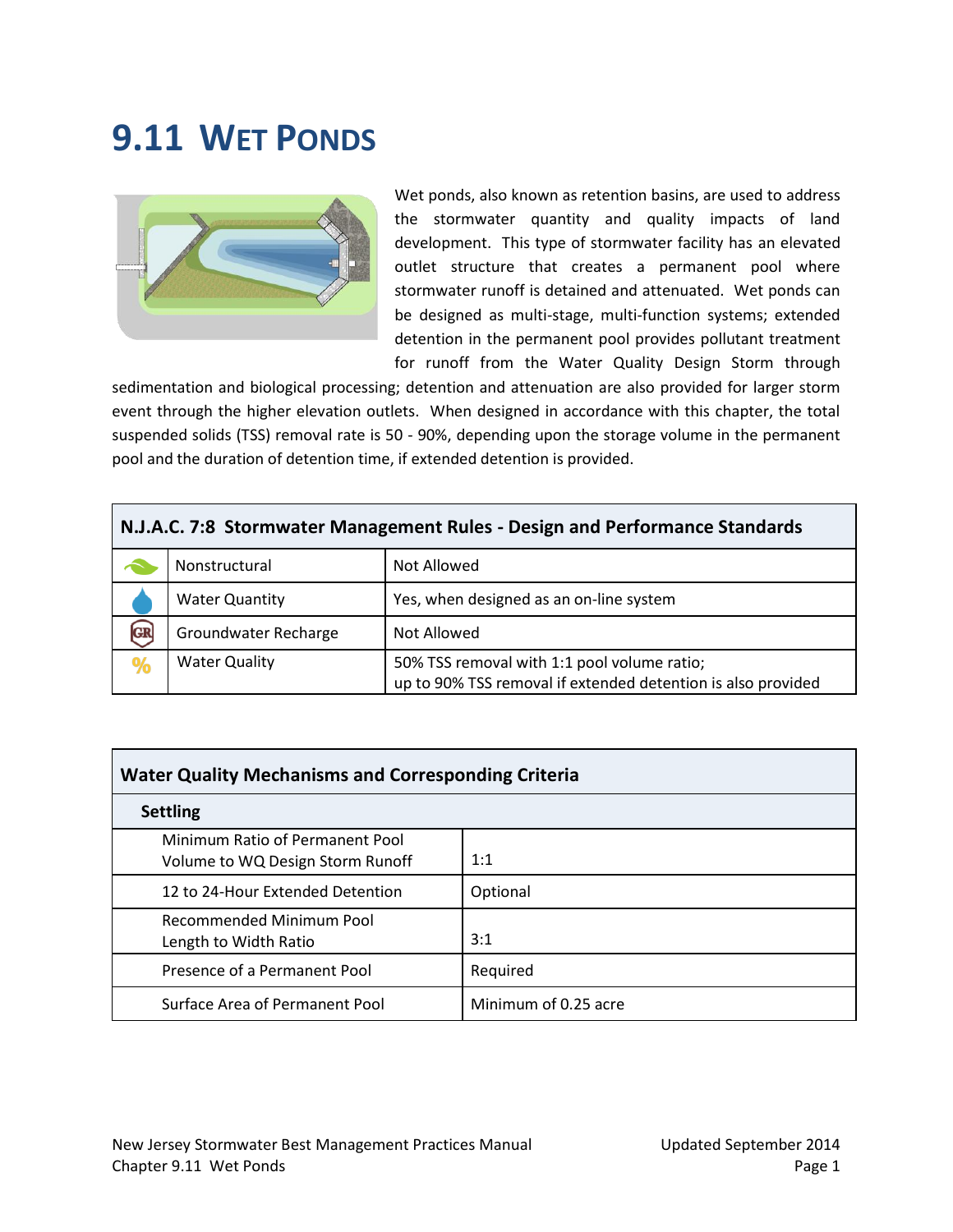# **Introduction**

Wet ponds, also known as retention basins, are used to address the stormwater quantity and quality impacts of land development. This type of stormwater facility has an elevated outlet structure that creates a permanent pool where stormwater runoff is detained and attenuated. Wet ponds can be designed as multi-stage, multi-function systems; extended detention in the permanent pool provides pollutant treatment for runoff from the Water Quality Design Storm through sedimentation and biological processing; detention and attenuation is also provided for larger storm event through the higher elevation outlets.

Wet ponds can also be used to provide wildlife habitat, recreational benefits and water supply for fire protection; they can also be used to enhance the aesthetics of a site. However, these systems are designed primarily for stormwater treatment, so they should not be located within natural areas because they will not have the same range of ecological function.

Wet ponds must have a maintenance plan and should be protected by easement, deed restriction, ordinance or other legal measures that prevent its neglect, adverse alteration, or removal.

# **Applications**



Wet ponds may be designed to reduce peak runoff rates when designed as an on-line system which provides storage volume to accommodate runoff from larger design storms. Regardless of the design storm chosen, wet ponds must be designed for stability in accordance with the *Standards for Soil Erosion and Sediment Control in New Jersey,* as required by N.J.A.C. 7:8.



To receive credit for a TSS removal rate of 50%, wet ponds must be designed to treat the runoff generated by the Water Quality Design Storm and in accordance with all of the criteria below. The removal rate can be increased by providing 12 to 24 hours of extended detention or increasing the volume ratio of the permanent pool to Water Quality Design Storm.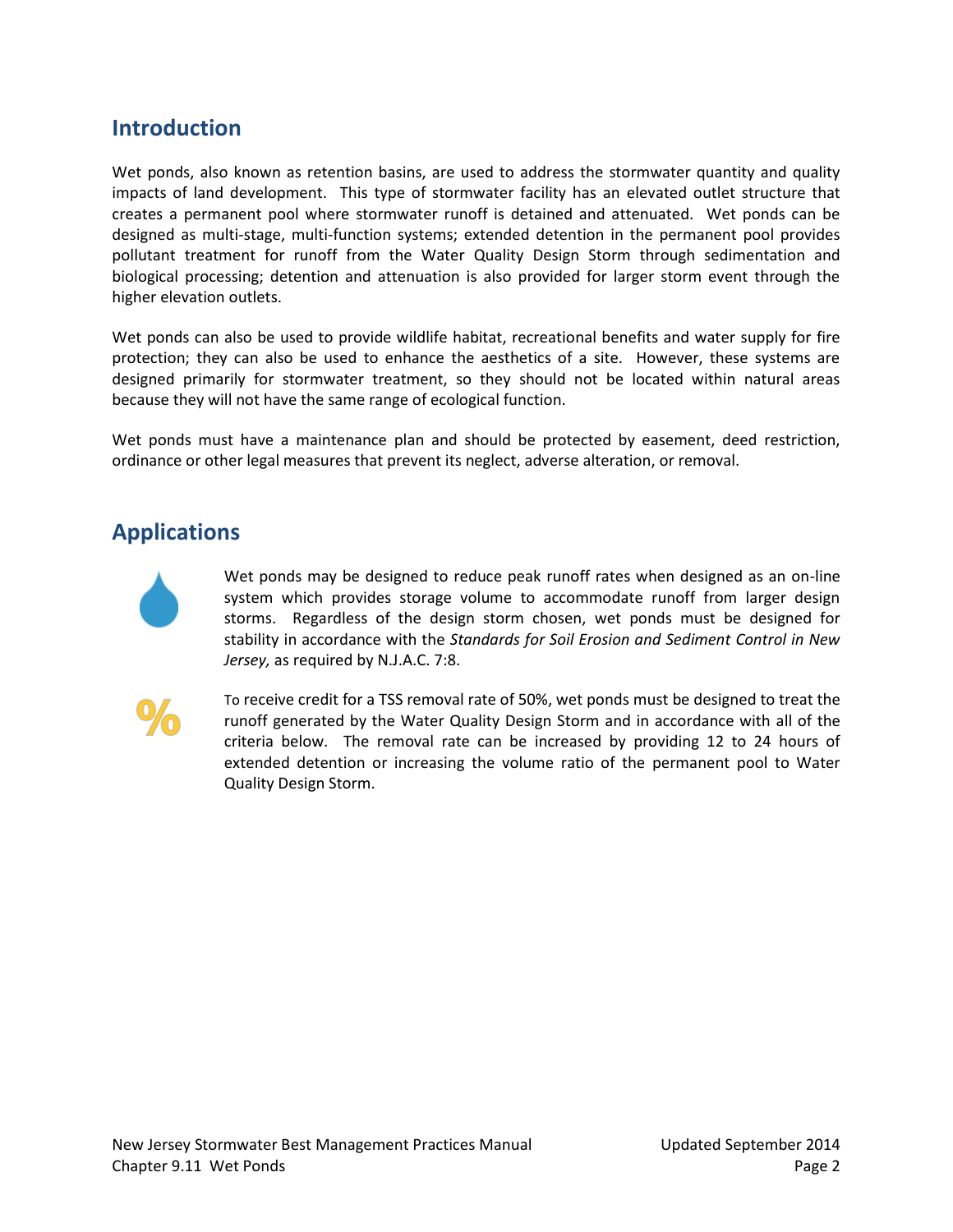# **Design Criteria**

### **Basic Requirements**

The following design criteria apply to all wet ponds and must be met in order to receive the 50 - 90% TSS removal rate for this BMP. It is critical that all wet ponds are designed in accordance with these criteria in order to ensure proper operation, to maximize the functional life of the system, and to ensure public safety. Additional considerations are presented in the section beginning on page 9.

#### **Minimum Inflow Drainage Area**

 In order to function properly, wet ponds must have a minimum inflow drainage area of 20 acres. Smaller drainage areas may be permissible if detailed analysis indicates that sufficient base or groundwater flow is available to maintain the permanent pool depth. A water budget must be included in this analysis. A wet pond water budget consists of the calculated analysis of soil inundation or saturation within 1 foot of the ground surface for consecutive days that represent at least 12.5% of the growing season (approximately 30 consecutive days). All of the inputs to and outputs from the wet pond must be considered; this includes runoff, flooding, groundwater inflow, evapotranspiration, and groundwater outflow. For more information on water budgets, see the *Regionalized Water Budget Manual for Compensatory Wetland Mitigation Sites in New Jersey* at [http://www.nj.gov/dep/landuse/download/mit\\_011.pdf.](http://www.nj.gov/dep/landuse/download/mit_011.pdf)

#### **Minimum Geometry**

- The minimum permanent pool surface area is 0.25 acres.
- **The minimum required ratio of the permanent pool volume to the Water Quality Design Storm** volume is 1:1.

#### **Detention Time**

 In systems providing extended detention, the minimum detention time that can be used to calculate the TSS removal rate is 12 hours, and the maximum detention time that can be used to calculate the TSS removal rate is 24 hours.

#### **Permanent Pool**

 It is crucial for a wet pond to maintain its permanent pool level; if the soil at the site is not sufficiently impermeable to prevent excessive seepage, construction of an impermeable liner or other soil modifications will be necessary.

#### **Safety**

**Safety ledges must be constructed on the slopes of all wet ponds with a permanent pool deeper** than 3 feet. Two ledges must be constructed, each 4 to 6 feet in width. The first ledge must be located between 1 and 1.5 feet above the permanent pool level; the second ledge must be constructed approximately 2.5 feet below the permanent pool level.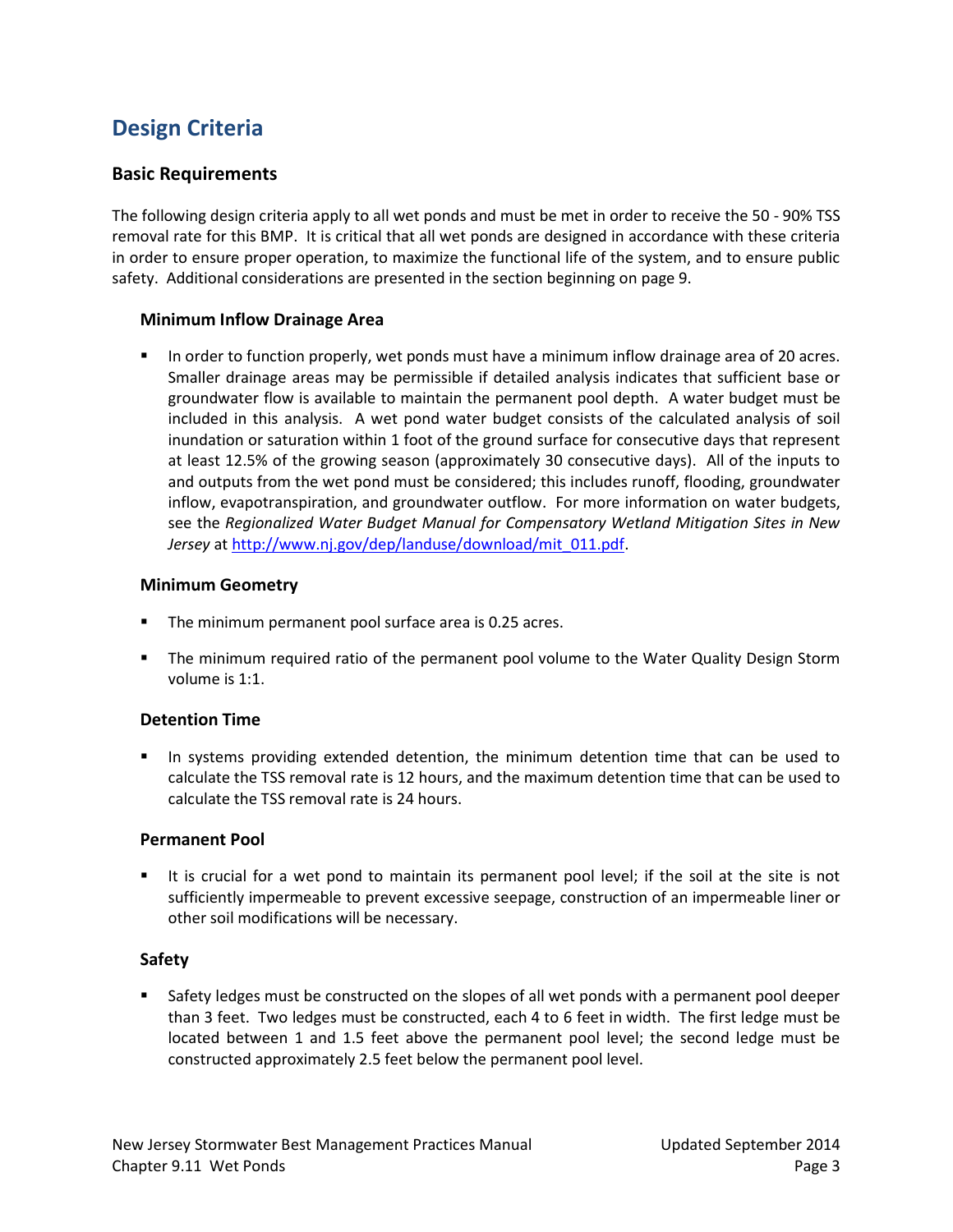### **Outlet Structure**

- The minimum diameter of any outlet orifice in a wet pond is 2.5 inches, as required by N.J.A.C. 7:8-5.7(a)4; additional information regarding outlet structures can be found in the Residential Site Improvement Standards at N.J.A.C. 5:21-7.
- Trash racks must be installed at the intake to the outlet structure. They must also be designed to avoid acting as the hydraulic control for the system, and they must meet the following criteria, as required by N.J.A.C. 7:8-5.7(a)2 and 6.2(a):
	- □ Parallel bars spaced at 1-inch intervals, up to the elevation of the Water Quality Design Storm,
	- □ Minimum bar spacing: 1 inch, for elevations in excess of the Water Quality Design Storm,
	- □ Maximum bar spacing:  $1/3$  the diameter of the orifice or  $1/3$  the width of weir, with a maximum spacing of 6 inches, for elevations in excess of the Water Quality Design Storm,
	- □ Maximum average velocity of flow through clean rack: 2.5 feet/second, under full range of stage and discharge, computed on the basis of the net area of opening through rack,
	- □ Constructed of rigid, durable and corrosion-resistant material, and
	- $\Box$  Designed to withstand a perpendicular live loading of 300 lbs./s.f.
- All wet ponds must be designed to safely convey overflows to downstream drainage systems. The design of the overflow structure must be sufficient to provide safe, stable discharge of stormwater in the event of an overflow. Safe and stable discharge minimizes the possibility of erosion and flooding in down-gradient areas. Therefore, discharge in the event of an overflow must be consistent with the current version of *Standard for Off-Site Stability* found in the *Standards for Soil Erosion and Sediment Control in New Jersey*, as required by N.J.A.C. 7:8. Wet ponds classified as dams under the NJDEP Dam Safety Standards at N.J.A.C. 7:20 must also meet the overflow requirements of these Standards, including safe conveyance of the wet pond's spillway design storm.

# **Wet Pond Essentials of Pollutant Removal**

Pollutants in runoff are treated in wet pond systems by both chemical reactions and the physical processes of dispersion and settling. These processes work most efficiently under ideal plug-flow conditions; under these conditions, a pulse of runoff enters the wet pond and is treated as it moves through the system. In order to simulate these conditions, wet ponds should be designed to maximize the length-to-width ratio.

In addition to plug-flow conditions, pollutant removal is also directly affected by the surface area of the permanent pool; the settling rate of particulate solids increases with increasing surface area. The surface area of the permanent pool is dependent on site topography, minimum and maximum pool depths, and the desired settling rate; however, as previously mentioned, the minimum required permanent pool surface area is 0.25 acres.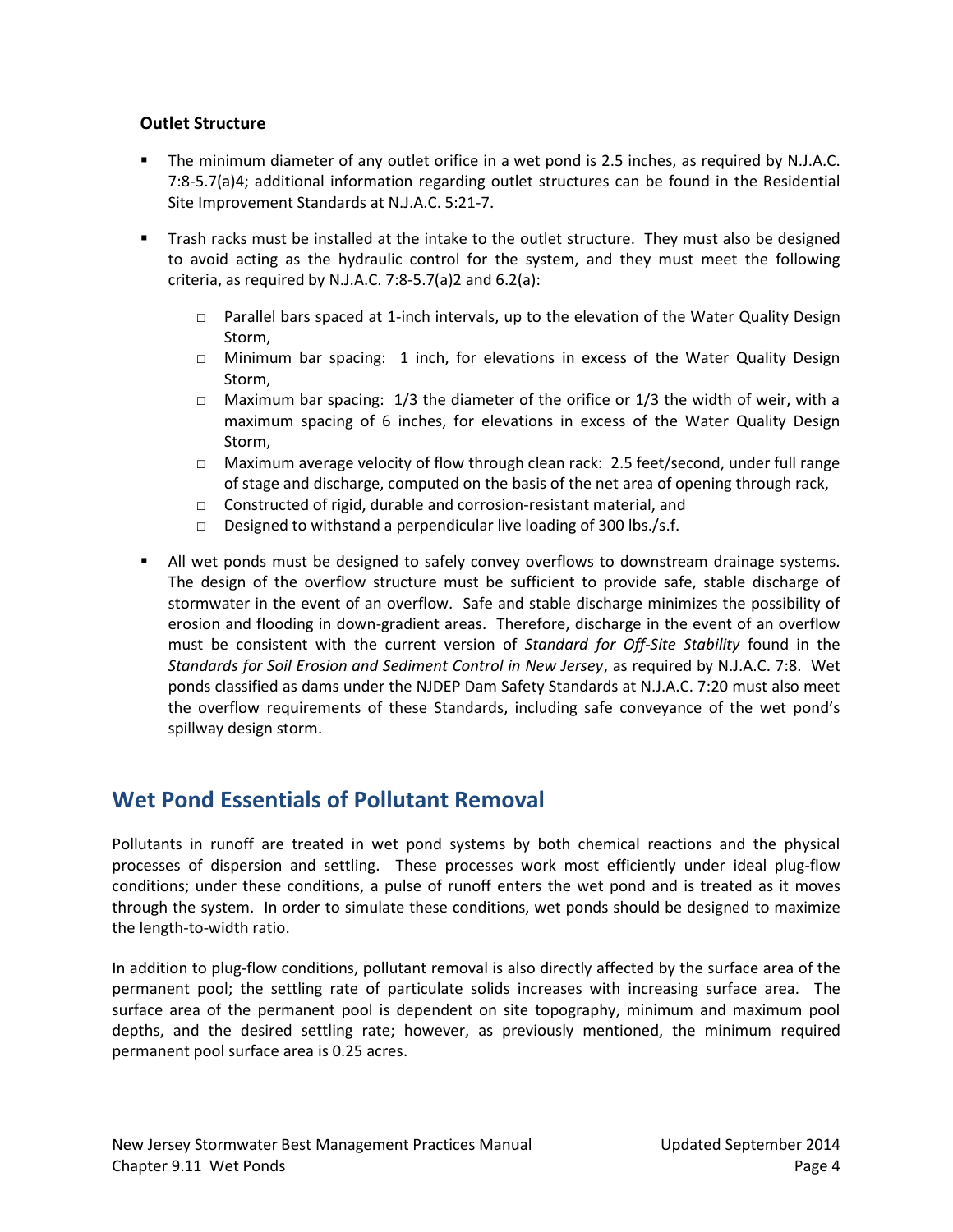The depth of the permanent pool is another important design parameter. The permanent pool should be shallow enough to avoid thermal stratification, which can cause short-circuiting and anaerobic conditions in bottom waters; however, it must also be deep enough to minimize algal blooms and resuspension of previously deposited materials by subsequent storms and strong winds. The mean depth of the permanent pool is calculated by dividing the storage volume of the permanent pool by the pool surface area. A mean depth of 3 to 6 feet is normally sufficient to maintain a healthy environment within the permanent pool.

The outlet structure or riser should be located in a deep area of the permanent pool to facilitate withdrawal of cold bottom water; this will help mitigate any downstream thermal impacts. Additional information regarding outlet structures can be found in the *Standards for Soil Erosion and Sediment Control in New Jersey.*

The hydraulic design of the outlet structure, outlet pipe, and emergency spillway in a wet pond must consider any significant tailwater effects of downstream waterways or facilities, including instances where the permanent pool level is below the flood hazard area design flood elevation of the receiving stream.

The following two illustrations depict the various components comprising a wet pond in both plan and profile view. The lettered path shown in the plan view represents the alignment along which an imaginary slice was made to prepare the corresponding profile view.



### **Wet Pond - Plan View**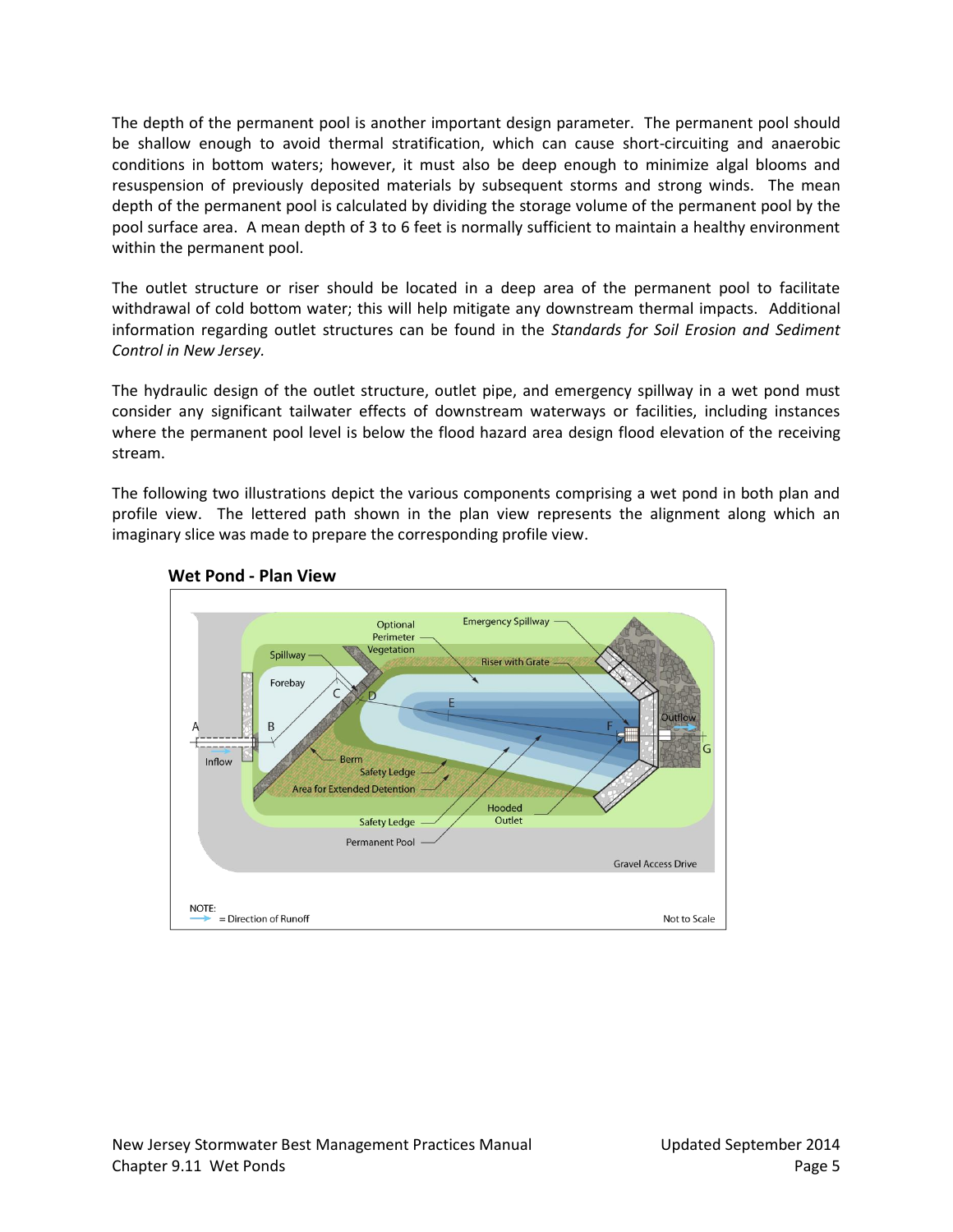



# **TSS Removal Rates for Wet Ponds**

Wet ponds should be designed to treat the volume generated by the Water Quality Design Storm. Techniques to compute this volume are discussed in *Chapter 2: Computing Stormwater Runoff Rates and Volumes*. The TSS removal rate for a wet pond is determined by the ratio of its permanent pool volume to the Water Quality Design Storm volume. The minimum required ratio is 1:1; at this minimum ratio, the wet pond would have a TSS removal rate of 50%. TSS removal rates will increase as the ratio of the permanent pool volume to the Water Quality Design Storm volume increases; the maximum TSS removal rate for a wet pond designed without extended detention is 80% at a 3:1 ratio.

In systems that provide extended detention above the permanent pool water surface elevation, TSS removal rates are also determined by detention time. Definitions and details of extended detention are presented in *Chapter 9.4: Extended Detention Basins*.

The following chart shows the TSS removal rate of wet pond systems based on the ratio of the permanent pool volume to the Water Quality Design Storm volume and detention time. The maximum TSS removal rate for a wet pond is 90%; to achieve this TSS removal rate, the system must be designed with 24-hours of extended detention and a 3:1 ratio of permanent pool volume to Water Quality Design Storm runoff volume.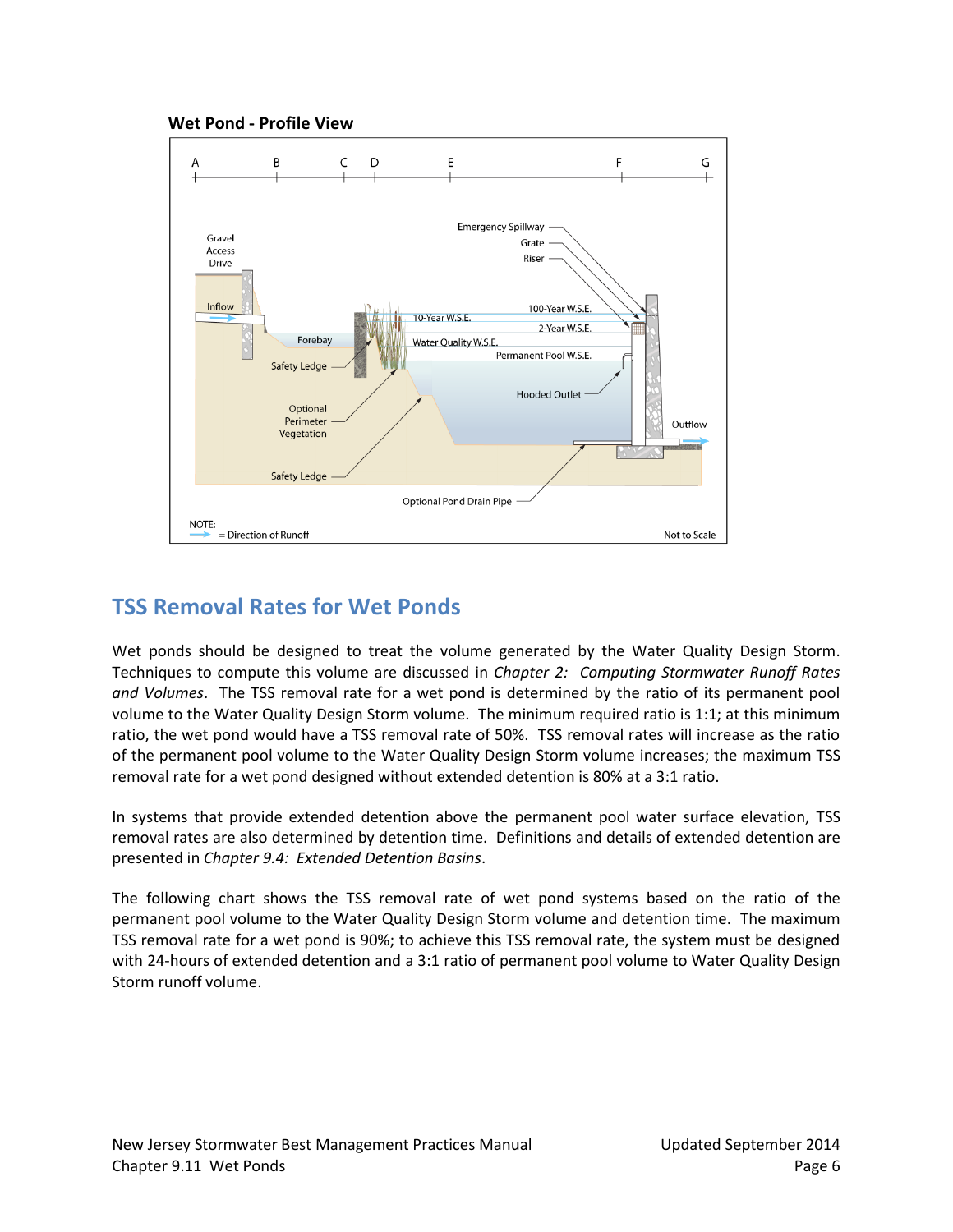#### **TSS Removal Rate of Wet Pond Systems**



The following example illustrates how to use the chart to determine the TSS removal rate provided:

|        | Permanent   | WO.    |                                  |      |       |                             |         |
|--------|-------------|--------|----------------------------------|------|-------|-----------------------------|---------|
| Design | Pool Volume | Runoff | <b>Extended Detention Period</b> |      |       | Ratio of Permanent          | $%$ TSS |
| Number | (ac-ft)     | Volume | 12 Hr                            | 18Hr | 24 Hr | Pool to WQ Runoff   Removal |         |
|        | 1.246       | 1.246  | ٠                                |      |       |                             |         |
| 2      | 2.764       | 1.481  | x                                |      |       |                             |         |
|        | 0.704       | 0.058  |                                  |      |       |                             |         |

**Example: A number of pond designs are to be evaluated for TSS removal rates.**

**Step #1:** For each row, determine the ratio of the Permanent Pool Volume to the Water Quality Design Storm Runoff Volume.

|        | Permanent   | WO.    |                                  |       |       |                             |         |
|--------|-------------|--------|----------------------------------|-------|-------|-----------------------------|---------|
| Design | Pool Volume | Runoff | <b>Extended Detention Period</b> |       |       | <b>Ratio of Permanent L</b> | $%$ TSS |
| Number | (ac-ft)     | Volume | 12 Hr                            | 18 Hr | 24 Hr | Pool to WQ Runoff           | Removal |
|        | 1.246       | 1.246  |                                  |       |       | 1.0                         |         |
| 2      | 2.764       | 1.481  | Χ                                |       |       | 1.9                         |         |
| 3      | 0.704       | 0.058  |                                  |       | x     | 12.1                        |         |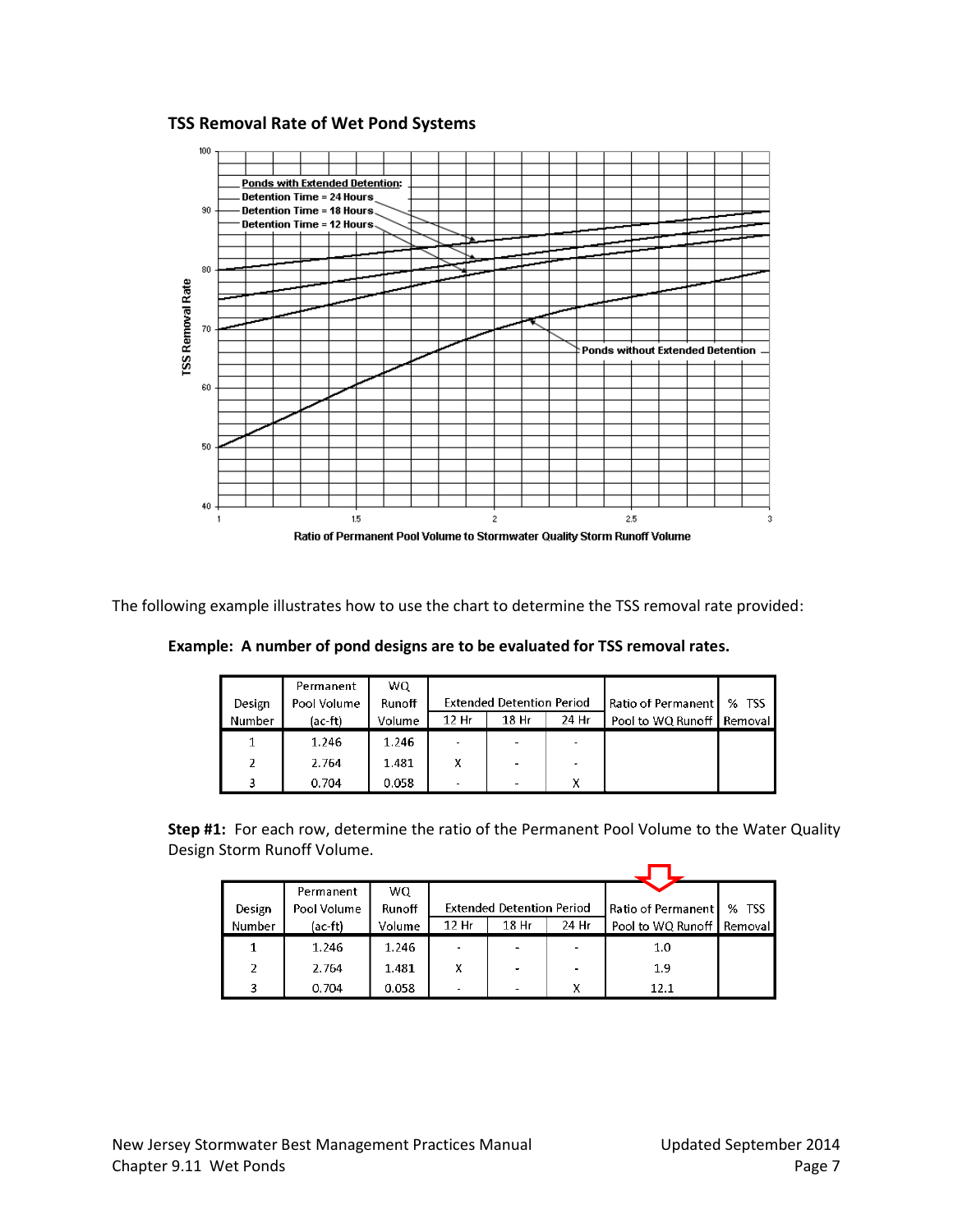**Step #2:** For each design, find the ratio along the x-axis and project up towards the curves. If the ratio is greater than 3.0, use 3.0. Stop at the curve that matches the period of extended detention the wet pond provides. Design #1 provides no extended detention; therefore, the lowest curve is used to determine the TSS removal rate. Designs #2 and 3 provide extended detention and therefore, use the upper set of curves.



**Step #3:** For each design, now draw a horizontal line from right to left over to the y-axis to get the TSS removal rate.

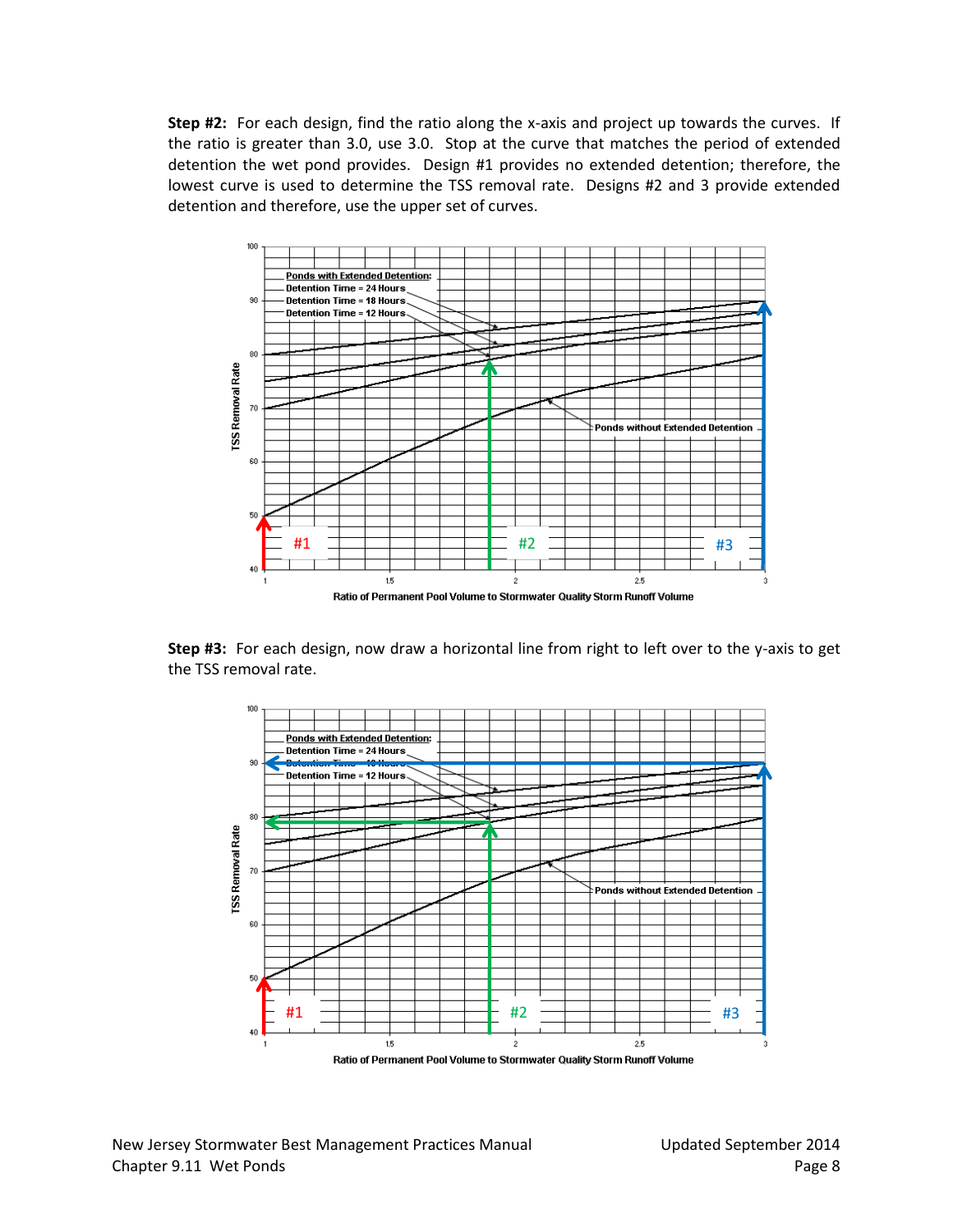| Design | Permanent<br>Pool Volume | WQ.<br>Runoff |                  | <b>Extended Detention Period</b> |       | Ratio of Permanent          | % TSS |
|--------|--------------------------|---------------|------------------|----------------------------------|-------|-----------------------------|-------|
| Number | (ac-ft)                  | Volume        | 12 <sub>hr</sub> | 18 Hr                            | 24 Hr | Pool to WQ Runoff   Removal |       |
| 1      | 1.246                    | 1.246         |                  |                                  |       | 1.0                         | 50%   |
| 2      | 2.764                    | 1.481         | x                |                                  |       | 1.9                         | 79%   |
| 3      | 0.704                    | 0.058         | $\sim$           |                                  | v     | 12.1                        | 90%   |

The resulting percent TSS Removal Rates appear in the last column of this table.

# **Considerations**

A number of factors should be considered when utilizing a wet pond to treat stormwater runoff.

# **Pretreatment**

Pretreatment can extend the functional life of a wet pond by reducing incoming velocities and capturing coarser sediments. Pretreatment can also increase the pollutant removal capability of the system.

- Pretreatment may consist of a forebay or any of the structural BMPs found in *Chapter 9: Structural Stormwater Management Measures*.
- There is no adopted TSS removal rate associated with forebays; therefore, their inclusion in any design should be solely for the purpose of facilitating maintenance. Forebays can be earthen, constructed of riprap, or made of concrete, and must comply with the following requirements:
	- $\Box$  The forebay must be designed to prevent scour of the receiving basin by outflow from the forebay.
	- □ The forebay should provide a minimum storage volume of 10% of the Water Quality Design Storm and be sized to hold the sediment volume expected between clean-outs.
	- $\Box$  It should fully drain within nine hours in order to facilitate maintenance and to prevent mosquito issues. Under no circumstances should there be any standing water in the forebay 72 hours after a precipitation event.
	- □ Surface forebays must meet or exceed the sizing for preformed scour holes in the *Standard for Conduit Outlet Protection* in the *Standards for Soil Erosion and Sediment Control in New Jersey* for a surface forebay*.*
- If a concrete forebay is utilized, it must have at least two weep holes to facilitate low level drainage.
- When using a structural BMP for pretreatment, it must be designed in accordance with the design requirements outlined in the respective chapter. For additional information on the design requirements of each structural BMP, refer to the appropriate chapter in this manual.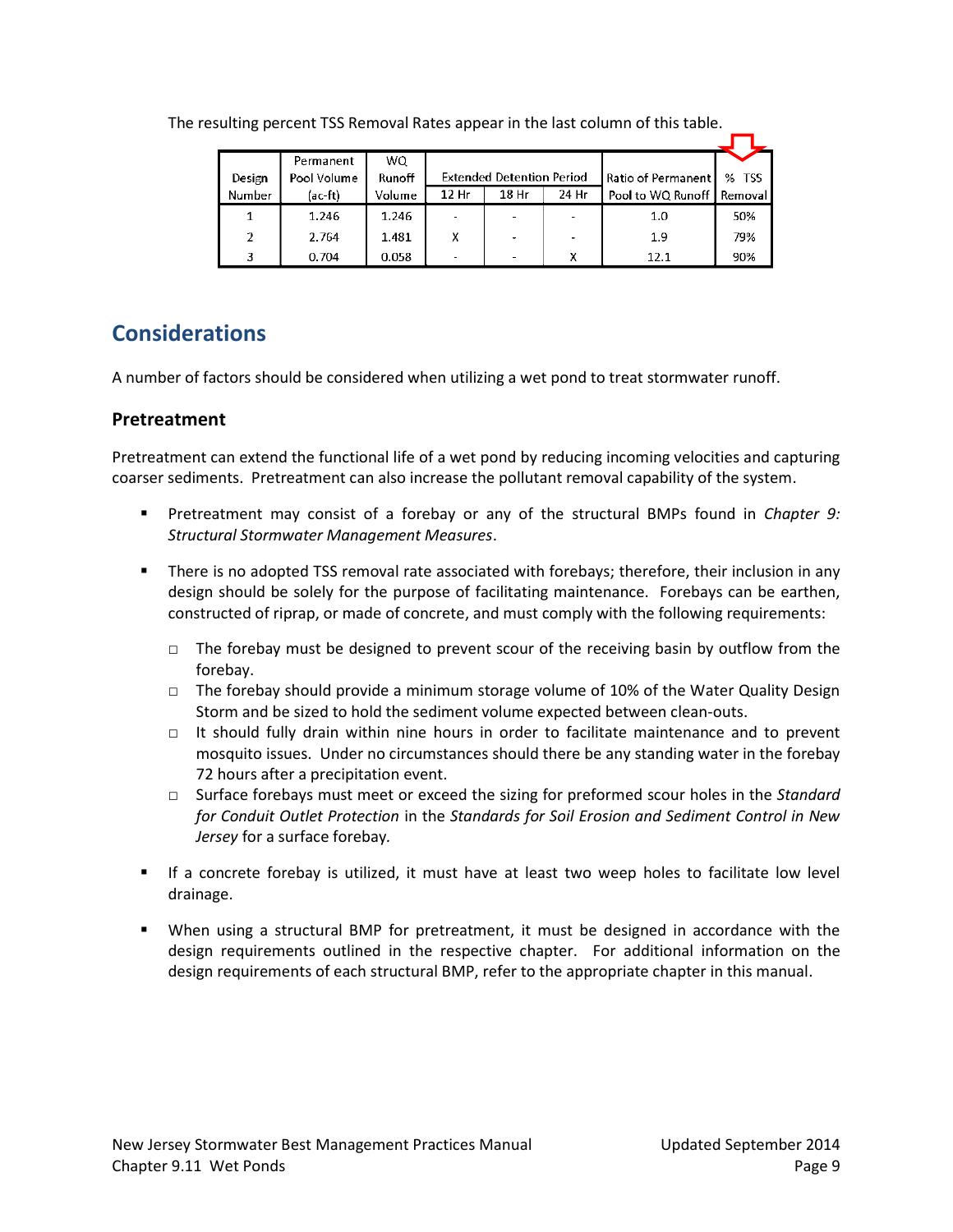## **Designing for Pollutant Removal**

When designing a wet pond for pollutant removal, there are two different strategies that can be utilized: sedimentation and controlled eutrophication. While both strategies relate pollutant removal efficiencies to hydraulic residence time, the choice of one strategy over the other will largely depend on the target pollutants and both site and economic constraints.

Sedimentation wet ponds treat pollutants entirely through settling; therefore pollutant removal can be maximized by increasing the hydraulic residence time. The recommended minimum length to width ratio of these types of systems is 3:1; in cases where this cannot be achieved, baffles or berms may be added within the pond to increase the travel length and residence time. The design criteria in this chapter are for wet pond systems that rely on the sedimentation strategy; these types of systems are particularly useful where there is a wide range of pollutants adsorbed to suspended solids.

The controlled eutrophication strategy relies on the biological, chemical and physical processes that occur in natural lake systems to treat the pollutants in stormwater runoff. When utilizing this strategy, the designer is creating a wet pond with conditions conducive to eutrophication, specifically longer residence times and larger storage volumes. This type of strategy is particularly useful in cases where nutrients are the concern.

### **Permanent Pool**

There are a number of factors to consider when deciding if a wet pond is suitable for a specific site, particularly the inflow drainage area. As mentioned previously, sufficient dry weather or base flow is necessary to maintain both water quality and dissolved oxygen levels and to control mosquito breeding. An adequate and regular inflow of surface or groundwater will allow for aeration of the permanent pool. In addition to increased dissolved oxygen levels, the regular inflow of water will result in a certain amount of agitation of the water surface; without this agitation, a wet pond can quickly become suitable mosquito breeding habitat. Where sufficient oxygen levels and mixing will be difficult to achieve, a fountain or aerator may be included. If a wet pond is designed for exchange with groundwater, consideration must be given to the types and amount of pollutants expected to be treated by the wet pond; all efforts must be made to ensure that wet ponds designed in this manner do not contribute to groundwater contamination. Finally, consideration must be given to safety around the permanent pool; local safety requirements in excess of those required by this chapter must be addressed in the design of any wet pond.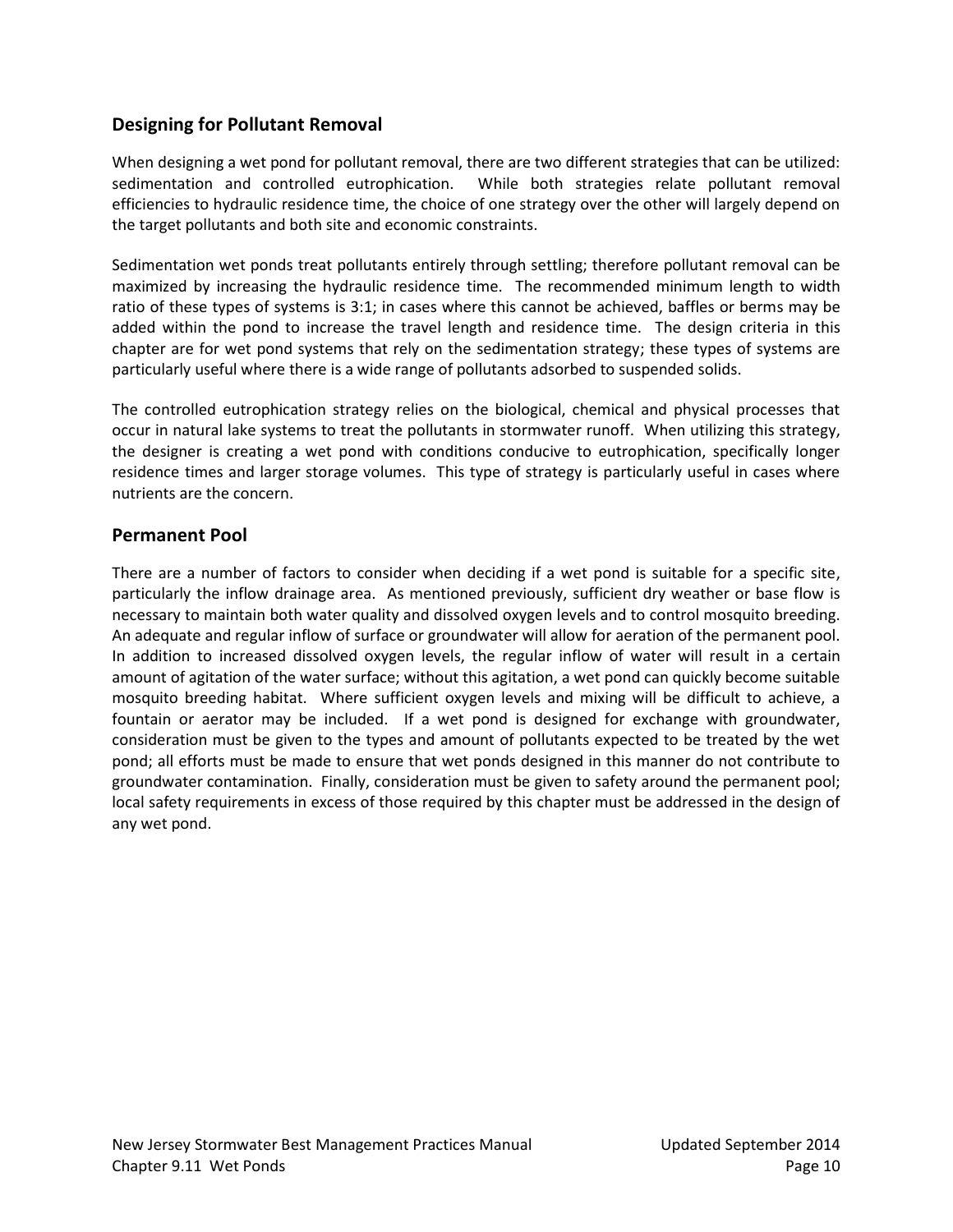# **Thermal Effects**

In addition to the above considerations, the selection of a wet pond for a specific site may be limited by the discharge of heated water from the permanent pool during the summer months. Because the permanent pool can act as a heat sink between storm events, runoff discharged from a wet pond may be as much as 10°F warmer than the naturally occurring baseflow in the downstream waterway; additionally, runoff to wet ponds from large impervious surfaces can also significantly raise the temperature of runoff in the system. These elevated temperatures may have adverse impacts, not only on the wildlife utilizing the permanent pool, but also on downstream waterbodies that have temperature-dependent designated uses, such as trout production. Therefore, wet pond designers should pay special attention to the potential of thermal effects on downstream water bodies supporting cold water fisheries. For more information on surface water quality designations, including designated uses, see N.J.A.C. 7:9(A) or<http://www.state.nj.us/dep/wms/bwqsa/swqs.htm#1>

Thermal impacts of wet ponds may be mitigated in a number of ways. For example, the use of a deep permanent pool with the outlet structure positioned near the lowest elevation allows for discharge of colder bottom water. The planting of shade trees around the perimeter of a wet pond can also help reduce the discharge of heated water by reducing the solar warming of the pool. Finally, designing a wet pond to consist of a series of pools, as opposed to a single pool, can allow cooling to occur prior to discharge into a downstream waterway.

### **Perimeter Vegetation**

A wet pond may be designed to incorporate a dense growth of wetland vegetation along its perimeter. These vegetation stands are generally 10 to 15-foot wide swaths and are approximately 6 - 12 inches below the permanent pool surface. In addition to enhancing the aesthetics of a wet pond, vegetation also improves the performance of a system in a number of ways. First, vegetation can uptake many soluble pollutants, specifically nutrients; this limits the amount of nutrients available to a pond system, aiding in minimizing algal blooms. The wetland substrate in these stands is also an ideal environment for bacteria, which further aids in pollutant treatment by metabolizing organic matter and nutrients. The location of these stands along the perimeter also helps to stabilize slopes of the wet pond in areas where wave action could otherwise cause erosion. Finally vegetation can help control waterfowl utilization of the wet pond; perimeter plantings obstruct the line of site most waterfowl require to alert them to the presence of predators.

When considering the addition of perimeter vegetation to a wet pond, native species are preferred; however, it is best when choosing plants to consider the prospects of establishing a healthy plant community. Perimeter vegetation should consist of species that are water-tolerant and adapted to similar soil and weather conditions. In addition, species that are tolerant to periodic inundation and increased contact with pollutants tend to fare best in these systems. Adequate depth of topsoil should also be provided; a minimum soil thickness of 6 inches is recommended.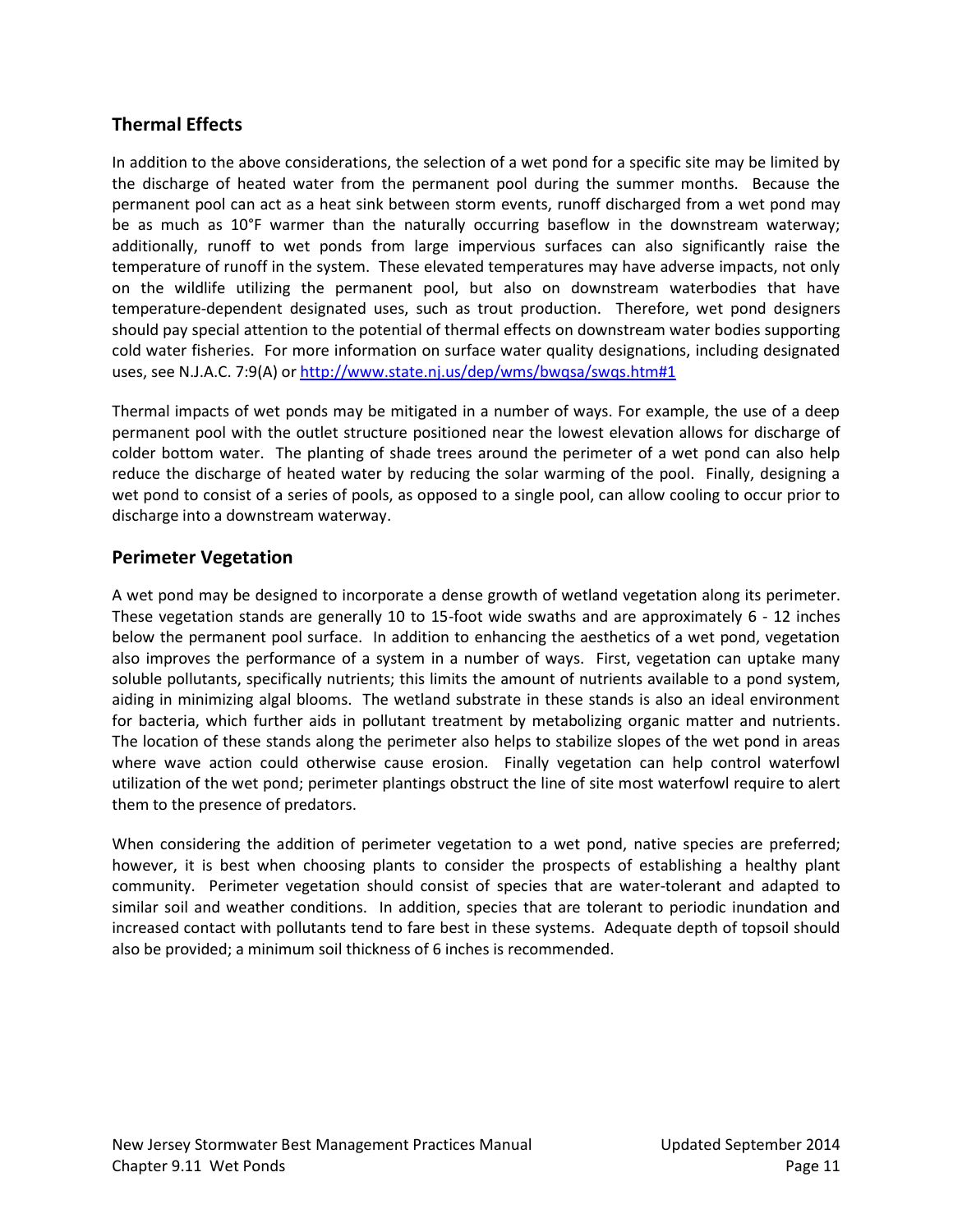# **Maintenance**

Regular and effective maintenance is crucial to ensure effective wet pond performance; in addition, maintenance plans are required for all stormwater management facilities associated with a major development, pursuant to N.J.A.C. 7:8-5.8. There are a number of required elements in all maintenance plans; these are discussed in more detail in *Chapter 8: Maintenance of Stormwater Management Measures*. Furthermore, maintenance activities are required through various regulations, including the New Jersey Pollutant Discharge Elimination System (NJPDES) Rules, N.J.A.C. 7:14A. Specific maintenance requirements for wet ponds are presented below; these requirements must be included in the wet pond's maintenance plan. In addition, the frequency of a clean out cycle for a wet pond should be considered in the maintenance plan since wet ponds are intended to accumulate sediment. The cleanout cycle for a wet pond in a stabilized watershed can vary, with an average cycle of approximately 10 years.

### **General Maintenance**

- All wet pond components expected to receive and/or trap debris and sediment must be inspected for clogging and excessive accumulation at least twice annually, or as needed; these components may include forebays, bottoms, trash racks, outlet structures, and riprap or gabion aprons.
- The forebay must be cleaned when it accumulates either 6 inches of sediment, there is a 10% loss of forebay volume, or if it remains wet 9 hours after the end of a storm event.
- Disposal of debris, trash, sediment and other waste material must be done at suitable disposal/recycling sites and in compliance with all applicable local, state and federal waste regulations.
- All structural components must be inspected, at least once annually, for cracking, subsidence, spalling, erosion and deterioration.

### **Vegetated Areas**

- When establishing or restoring vegetation, inspections should be performed biweekly.
- Once established, inspections of health, density and diversity should be performed at least twice annually during both the growing and non-growing seasons.
- The vegetative cover must be maintained at 85%; if vegetation has greater than 50% damage, the area must be reestablished in accordance with the original specifications and the inspection requirement above.
- **Mowing/trimming of vegetation must be performed on a regular schedule based on specific site** conditions; perimeter grass should be mowed at least once a month during growing season.
- Vegetated areas must be inspected at least once annually for erosion, scour and unwanted growth; any unwanted growth should be removed with minimum disruption to the remaining vegetation.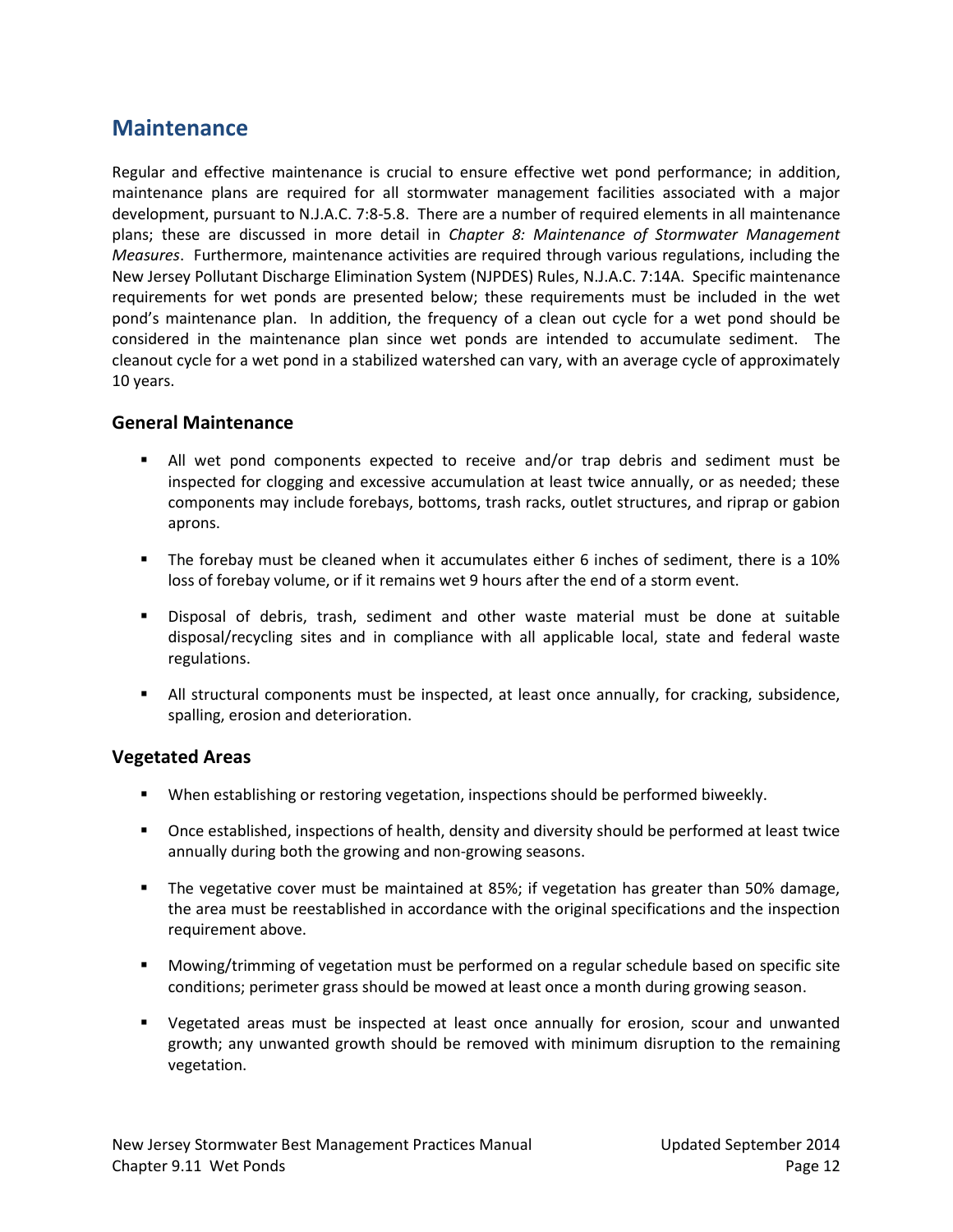All use of fertilizers, pesticides, mechanical treatments and other means to ensure optimum vegetation health must not compromise the intended purpose of the sand filter.

### **Drain Time**

- **The approximate time it would normally take to completely drain the Water Quality Design** Storm volume above the permanent pool must be indicated in the maintenance manual.
- **If the actual drain time is significantly different from the design drain time, the components** that could provide hydraulic control must be evaluated and appropriate measures taken to return the wet pond to minimum and maximum drain time requirements.
- If the actual drain time is significantly different than the design drain time, the outlet structure and both groundwater and tailwater levels must be evaluated and appropriate measures taken to comply with the maximum drain time requirements.